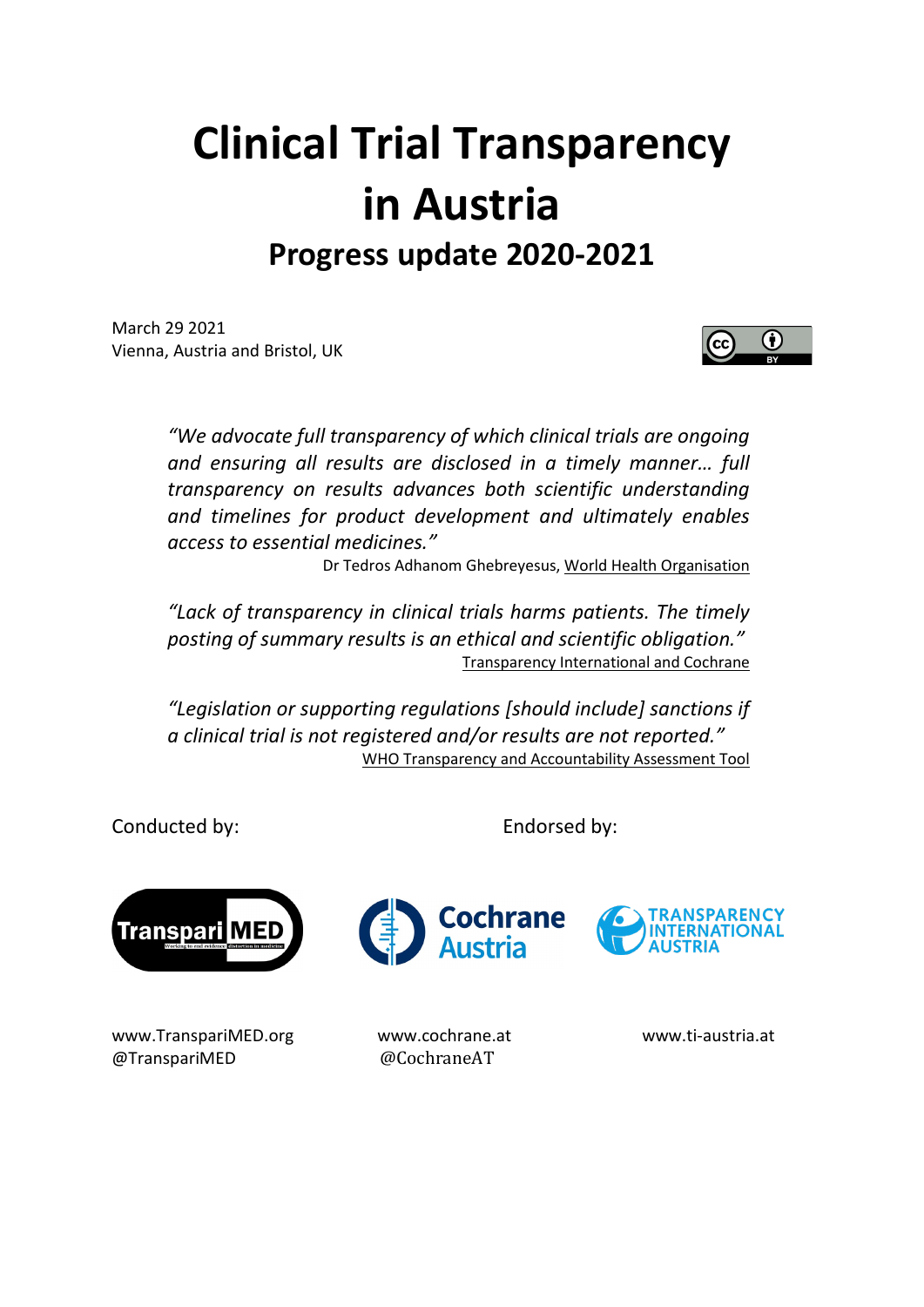# **1 KEY FINDINGS AND RECOMMENDATIONS**

#### **Obligation to report the results of all trials**

Failure to report clinical trial results is [not a victimless crime.](https://docs.wixstatic.com/ugd/01f35d_def0082121a648529220e1d56df4b50a.pdf) It has substantial negative consequences for patients and public health. European Union (EU) rules [adopted in July 2014](https://www.ema.europa.eu/en/news/posting-clinical-trial-summary-results-european-clinical-trials-database-eudract-become-mandatory) require the sponsors (organisations that conduct a trial) of each clinical trial registered in the EU Clinical Trials Register to post those trials' summary results to the registry within 12 months of trial completion (6 months for paediatric trials). These rules also apply to trials completed before 2014 and apply irrespective of whether a trial's outcomes have been published in the academic literature. Thus, all of the clinical trials identified in this report as missing summary results [violate European Union transparency rules](https://www.transparimed.org/single-post/2019/07/10/European-regulators-fire-warning-shot-over-5855-missing-clinical-trial-results) that were designed to protect the interests of patients and taxpayers.

#### **Scope**

The data presented in this report reflect [EU Trials Tracker](http://eu.trialstracker.net/?search) data from 08 February 2021, covering the largest (by volume of drug trials launched) 14 clinical trial sponsors headquartered in Austria. The report does not include trials of international pharmaceutical companies that are not headquartered in Austria but might have had study sites in Austria.

#### **Key findings**

- **The 14 largest Austrian sponsors are jointly responsible for 722 clinical trials of investigational medicinal products** that are listed on the EU Clinical Trial Register. Sponsors have verifiably completed 367 of those trials more than a year ago, and they are obliged to make the results of those trials public on the registry.
- **Austrian sponsors have reported the results of 134 due trials (37%).** Results are still missing for 233 long-completed trials (63%). This is not yet ideal, but shows progress compared to 2020, when 82% of due trials were missing results.
- **The overall trend is positive.** Sponsors uploaded 73 missing trial results during 2020, more than in all previous years combined. The four largest sponsors account for 69 of the 73 results uploaded during 2020. Two sponsors have already achieved a reporting rate of 100%.
- **However, half of all major Austrian sponsors have made no visible progress.** They have not uploaded a single trial result during the past year.
- **Austrian medicines regulator, the Austrian Federal Office for Safety in Healthcare (BASG)** appears not to have been systematically contacting trial sponsors whose results are overdue.

## **Recommendations in brief**

- **BASG should immediately contact all Austrian trial sponsors** with overdue drug trial results in their portfolios and provide them with a list of their overdue trials. In addition, BASG should regularly publish line-by-line data on missing trial results for all Austrian sponsors on its website, as per European Commission guidelines [\(2012/C 302/03, Art. 4.7\)](https://eur-lex.europa.eu/legal-content/EN/TXT/PDF/?uri=CELEX:52012XC1006(01)&from=EN).
- **BASG** should consider refusing or deferring regulatory approval for new trials launched by sponsors that are not making tangible progress on clearing their legacy portfolios of unreported trials.
- **BASG** should develop a mechanism for routinely and automaticall[y imposing sanctions](https://laegemiddelstyrelsen.dk/en/news/2020/danish-medicines-agency-takes-tougher-action-to-ensure-the-publication-of-clinical-trial-results/) as soon as the EU Clinical Trials Regulation becomes [Austrian national law.](https://www.transparimed.org/single-post/eu-clinical-trial-regulation-ctis-fines) Despite BASG's efforts to improve trial reporting in Austria over the past year, half of all major sponsors have not uploaded a single missing trial result, illustrating that voluntary compliance efforts alone cannot guarantee that all trial results are rapidly made public.
- **The Austrian Ministry of Health** should review the UK's [national clinical trial transparency](https://www.transparimed.org/single-post/2020/09/14/uk-clinical-trial-registration-reporting)  [strategy](https://www.transparimed.org/single-post/2020/09/14/uk-clinical-trial-registration-reporting) and conduct a feasibility study to determine how ethics approval documentation could be used to monitor registration and reporting of all clinical trials (not only drug trials).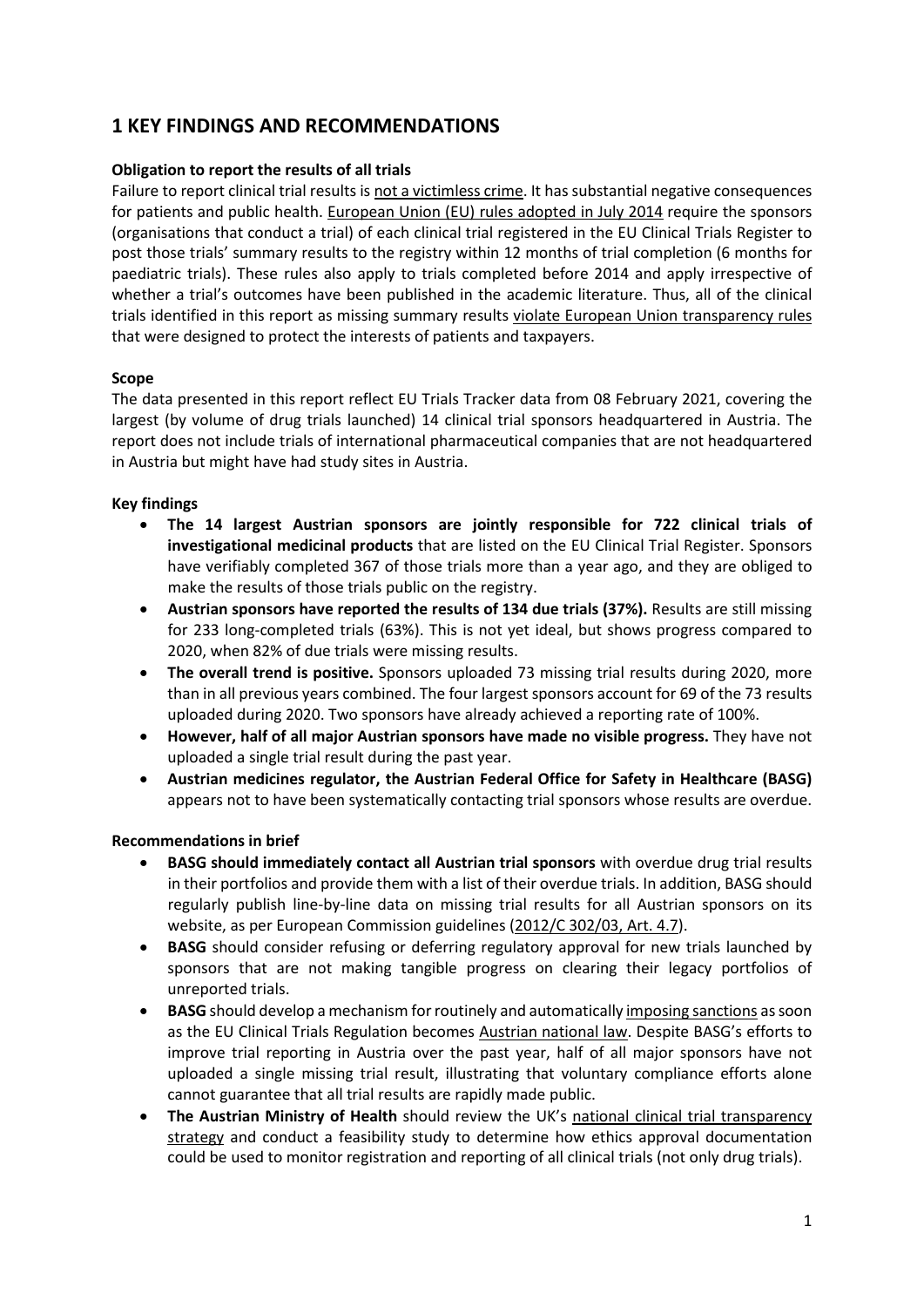# **2 PROGRESS IN TRIAL REPORTING 2020-2021**

#### **The four largest trial sponsors in Austria have made significant progress in their trial reporting**.

*Medical University Vienna* has made significant and rapid progress by uploading 33 trial results during 2020**.** With a total of 401 drug trials in its portfolio, the university is the largest non-commercial trial sponsor in Europe. Its strong commitment to transparency sets a positive example for major sponsors across Europe.

The universities of *Graz* and *Innsbruck* have also made excellent progress. Because their portfolio sizes are smaller, they are likely to achieve full compliance earlier than their colleagues in Vienna. *Arbeitsgemeinschaft Medikamentöse Tumortherapie (AGMT)* has already succeeded in achieving full compliance; it has finished uploading all missing trial results.

However, while the overall trend is positive, progress is uneven. Seven sponsors have not uploaded a single trial result during the last year.<sup>[1](#page-2-0)</sup> For Details see figure 1.



<span id="page-2-0"></span><sup>&</sup>lt;sup>1</sup> The EU Trials Tracker consolidates [trials linked to "St. Anna Children's Hospital"](http://eu.trialstracker.net/sponsor/st-anna-childrens-hospital) into one portfolio. On the European registry itself, the sponsor of these trials is sometimes identified as ["St. Anna Kinderspital"](http://eu.trialstracker.net/sponsor/st-anna-childrens-hospital) and sometimes as "St. Anna [Kinderkrebsforschung"](https://www.clinicaltrialsregister.eu/ctr-search/search?query=2005-005106-23). TranspariMED's reports reflect the sponsor data displayed by the Tracker. Sponsors who believe that trials have been mistakenly allocated to them should contact the EU Trials Tracker team at the University of Oxford.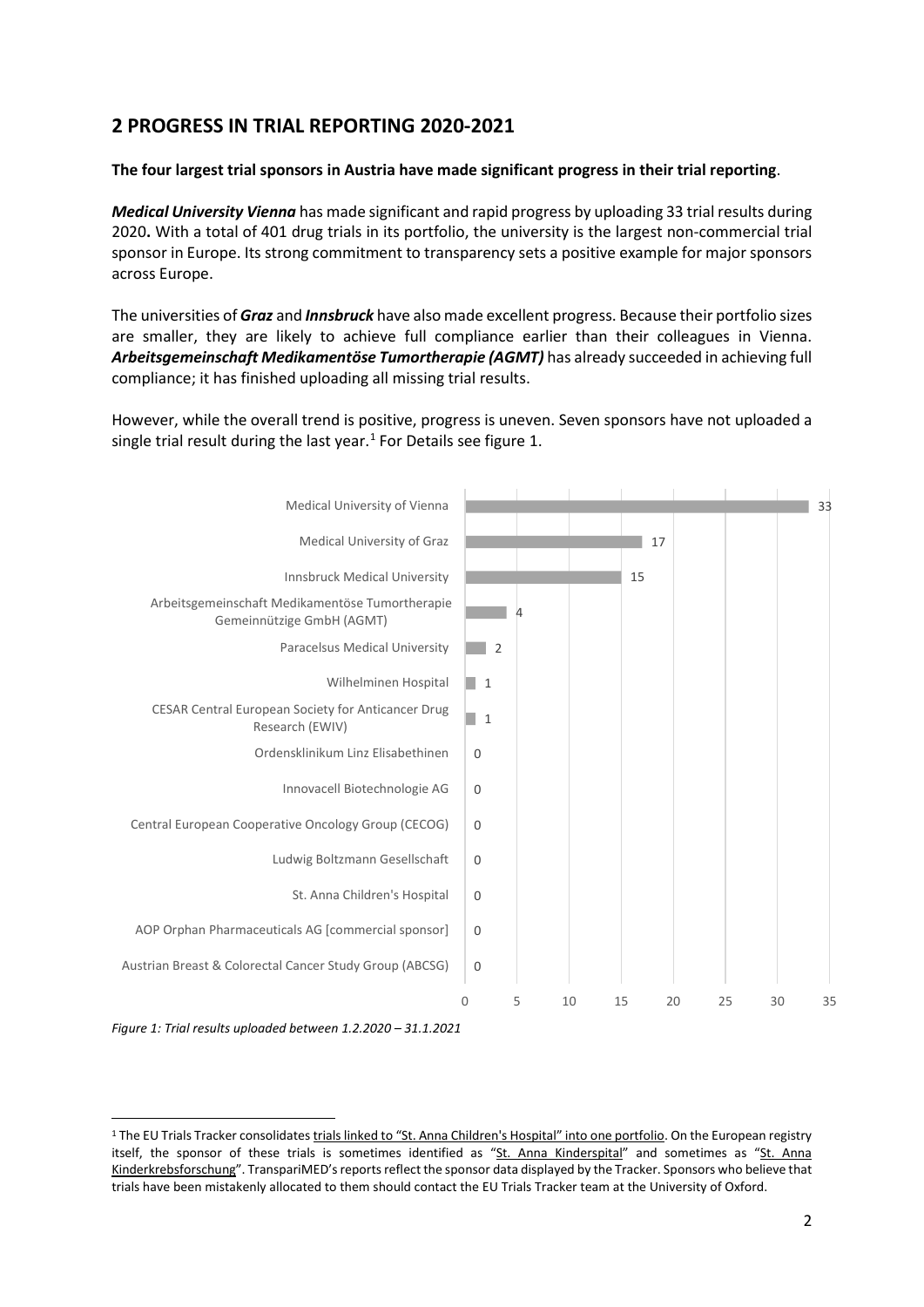## **3 CURRENT TRIAL REPORTING PERFORMANCE**

**Only two out of Austria's 14 largest sponsors have made all of their due trial results public as required by European transparency rules.**

*Arbeitsgemeinschaft Medikamentöse Tumortherapie (AGMT)* and the *Central European Society for Anticancer Drug Research (CESAR)* have a perfect reporting score of 100%. *Innsbruck Medical University* too is rapidly approaching a 100% reporting rate. Despite its strong efforts, *Medical University Vienna* has so far only reached a 27% reporting rate, partly because of the large size of its portfolio, partly because it prioritised uploading the results of more recent trials, which is a timeconsuming process. Once the university moves on to older trials, the pace at which it uploads results is likely to significantly accelerate.

At the bottom of the league are four sponsors that have so far not made a single verifiably due trial result public: *Ordensklinikum Linz*, *Innovacell Biotechnologie*, **Arbeitsgemeinschaft für Medikamentöse Tumortherapie Gemeinnützige GmbH (***ABCSG)* and **Central European Cooperative Oncology Group (***CEGOG) (see figure 2)*. After being contacted by Cochrane Austria, *ABCSG* provided a detailed breakdown of its trial portfolio and pledged to upload all missing results by the end of July 2021. According to ABCSG, Austrian regulator *BASG* had never contacted them about the missing results. ABCSG suggested that "it would be extremely helpful to establish an automatic reminder system from the regulators". The episode illustrates that many results are missing from the registry because regulators did not actively reach out to the institutions they are supposed to regulate. ABCSG's statement can be found in Annex 2.



*Figure 2: Percentage of trial results reported*

*Note: Data reflects publicly visible registry data as end of January 2021, based on Tracker data*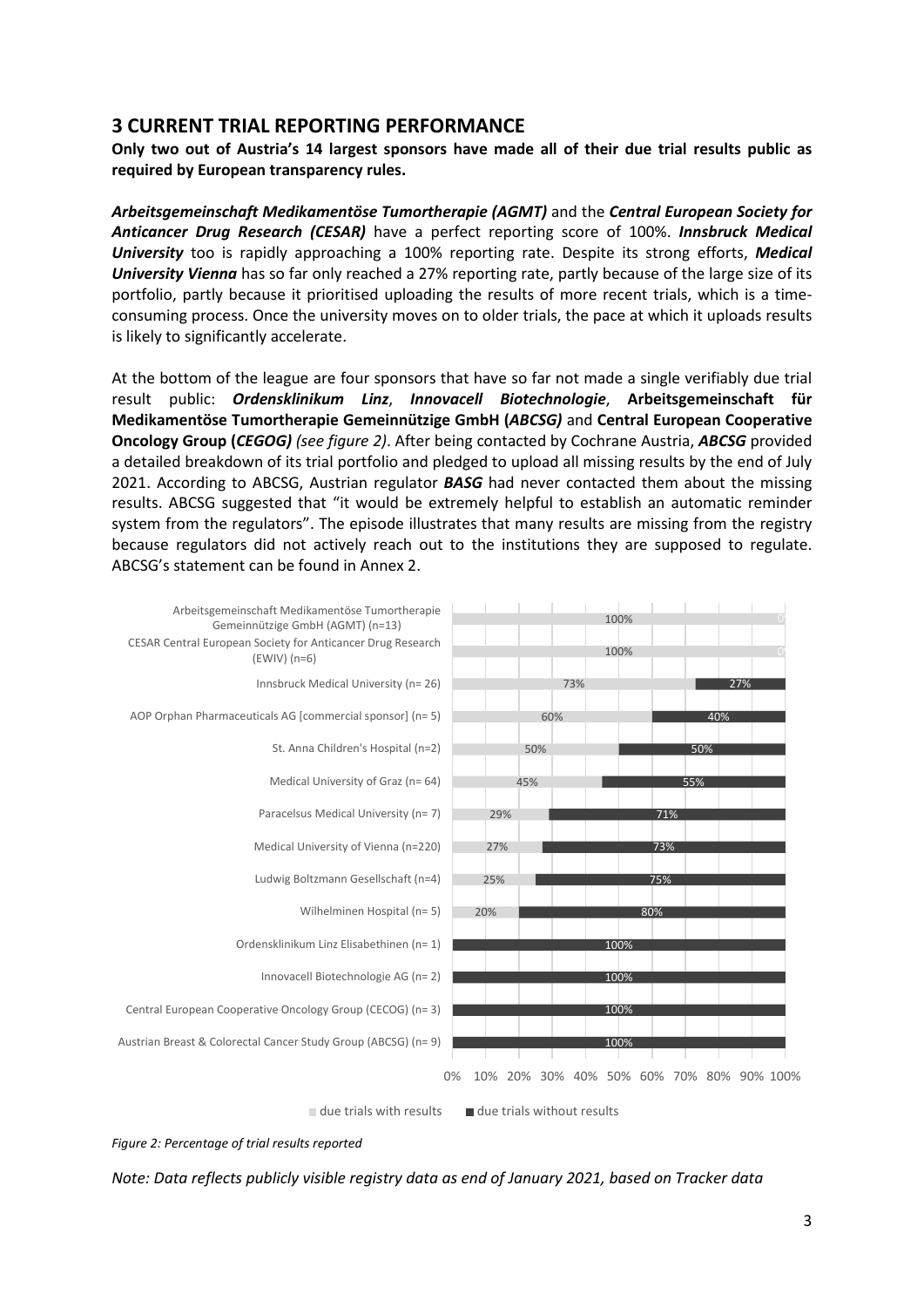# **4 NUMBER OF CLINICAL TRIALS STILL MISSING RESULTS**

## **Austria's largest trial sponsors have yet to make public the results of 233 drug trials that are subject to European transparency requirements.**

Because its overall trial portfolio is so large, *Medical University Vienna* still accounts for nearly twothirds of all missing trial results, but the university is making rapid progress. *ABCSG* has committed to reporting all due results by summer 2020. If *Graz*, *Innsbruck* and *Paracelsus Medical University* maintain their current pace of uploading results, they may also be able to achieve full compliance before the end of 2021. *AGMT* and *CESAR* are already fully compliant with transparency rules.

While Austria's largest trial sponsors are making strong progress, the performance of some *smaller sponsors* remains a concern. Some of these sponsors may not even be aware that they are breaking the rules, and civil society groups like TranspariMED and Cochrane Austria do not have the capacity to contact all of them individually. Unless Austrian regulator *BASG* contacts these sponsors and actively monitors their compliance, the results of some Austrian trials may never be made public and end up as costly medical research waste.



*Figure 3: Number of due trials missing results for 14 major Austrian trial sponsoring organisations*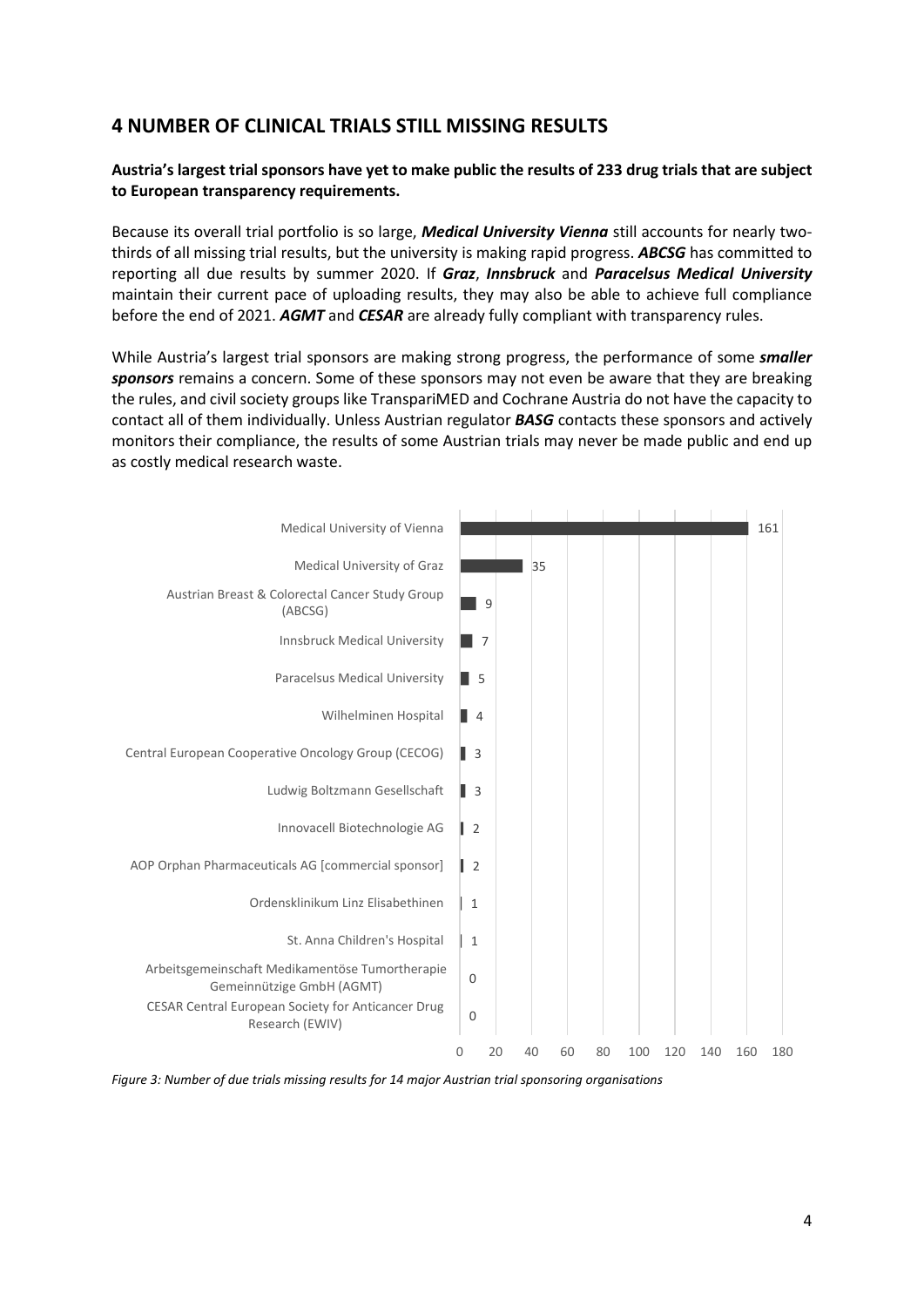# **5 WHY THIS MATTERS**

#### **Relevance to public health and clinical practice**

Failure to report clinical trial results is not a victimless crime. A 2017 [report](https://docs.wixstatic.com/ugd/01f35d_def0082121a648529220e1d56df4b50a.pdf) by Transparency International and Cochrane documents that a failure to fully report trial results has substantial negative consequences:

- Patients are harmed
- Public health agencies cannot make informed decisions
- Public health funds are wasted
- Medical progress is slowed down

#### **Legal and regulatory framework**

[European Union rules adopted in July 2014](https://www.ema.europa.eu/en/news/posting-clinical-trial-summary-results-european-clinical-trials-database-eudract-become-mandatory) require every clinical trial registered on the EU Clinical Trials Registry to post summary results to the registry within 12 months of trial completion (6 months for paediatric trials). These rules also apply to trials completed before 2014 and apply irrespective of whether a trial's outcomes have been published in the academic literature.

Thus, all of the clinical trials identified in this report as missing summary results violate EU transparency rules that were designed to protect the interests of patients and taxpayers. Once the EU Clinical Trial Regulation comes into force in late 2021, national medicines regulators will have the power to fine institutions for not uploading trial results to the registry.

#### **Concerns about research waste**

Unreported trials contribute nothing to progress in science and public health and are therefore costly [research waste.](https://www.thelancet.com/series/research) In the past, unreported clinical trial results have [caused public health losses](https://media.wix.com/ugd/01f35d_0f2955eb88e34c02b82d886c528efeb4.pdf)  [amounting to billions of Euros and have led to the deaths](https://media.wix.com/ugd/01f35d_0f2955eb88e34c02b82d886c528efeb4.pdf) of countless patients. For this reason, the Declaration of Helsinki has made reporting the results of every clinical trial a [universal ethical](https://www.wma.net/policies-post/wma-declaration-of-helsinki-ethical-principles-for-medical-research-involving-human-subjects/)  [obligation](https://www.wma.net/policies-post/wma-declaration-of-helsinki-ethical-principles-for-medical-research-involving-human-subjects/) for all medical researchers worldwide.

While not all trials lacking results on the European trial registry are completely unreported, the best available evidence suggests that [around half of all trials missing results on the registry](https://www.bmj.com/content/362/bmj.k3218) have also not reported their results in academic journals. Thus, many trials run by the sponsors covered in this report are in acute danger of becoming [research waste](https://988e032c-518c-4d3b-b8e1-0f903f16a792.filesusr.com/ugd/01f35d_674e5287df2f4be9ad4a9cc238390f2f.pdf) unless their results are made public soon.

Pharmaceutical companies, universities and hospitals should review their clinical trial portfolios across the European registry, the American registry ClinicalTrials.gov, and other WHO primary trial registries, identify those trials that have remained completely unreported, and ensure that their results are made public as soon as possible.

#### **Global best practices**

[WHO standards](http://www.who.int/ictrp/results/jointstatement/en/) require every sponsor of an interventional trial to post its results on every public registry where it was registered within 12 months of its primary completion date. Importantly, the WHO has explicitly stated that publishing trial results in the academic literature is *not* an acceptable substitute for uploading trial results onto public registries.

[Best practices jointly set out by Cochrane and Transparency International](https://docs.wixstatic.com/ugd/01f35d_def0082121a648529220e1d56df4b50a.pdf) also state that 'summary results for all clinical trials should be posted on the registries where they were originally registered within 12 months of study completion'. The two health integrity groups note that retrospectively posting the results of all past trials to registries 'would improve healthcare delivery and government agencies' decision-making on resource allocations, as well as saving billions of dollars' worth of medical research from being lost forever'.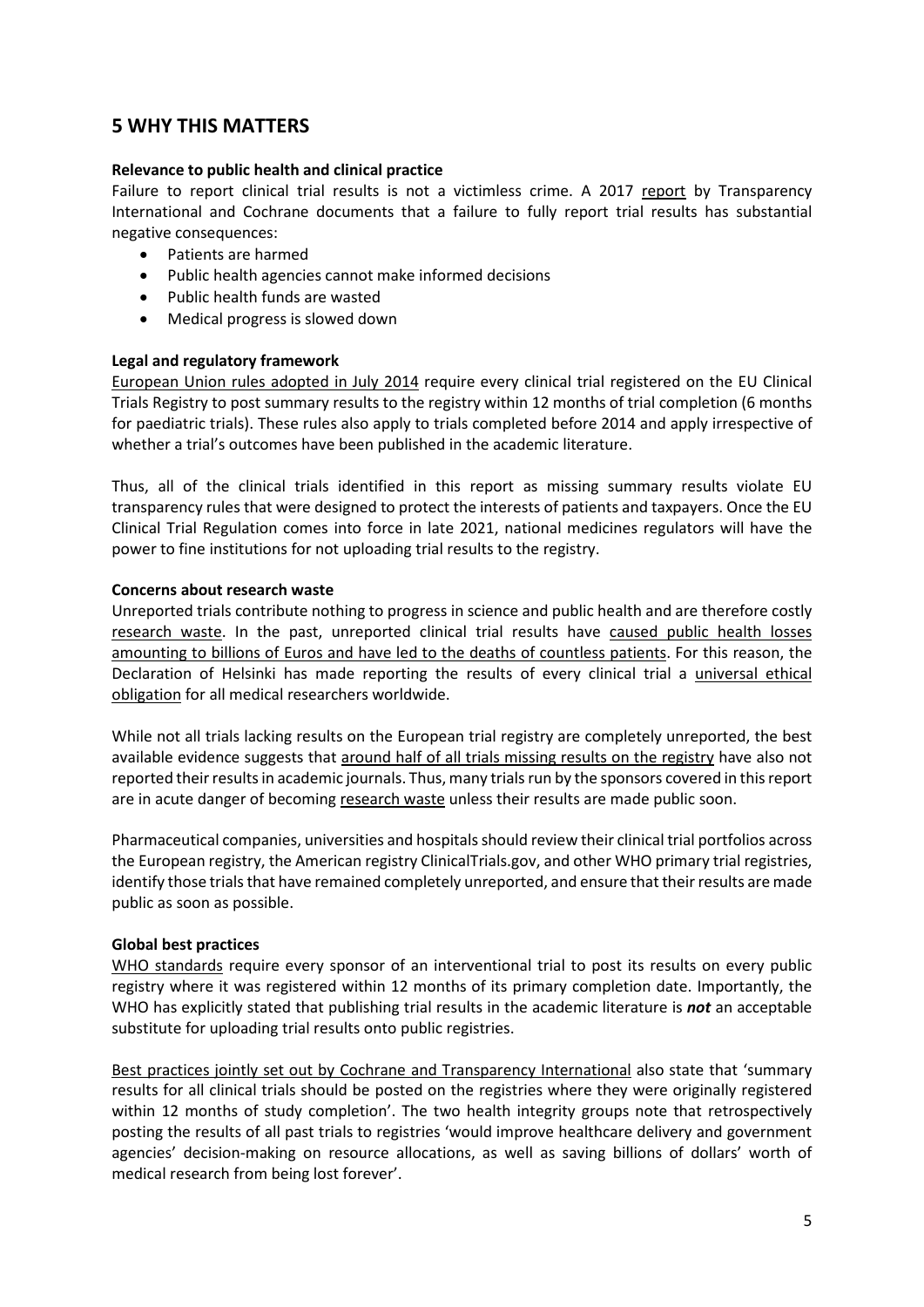Similarly, the trial reporting [benchmark set out by the AllTrials campaign](http://www.alltrials.net/wp-content/uploads/2017/02/AllTrials-Roadmap.pdf) states that '[a] summary of results (…) should be posted where a trial was registered within one year of completion of a trial'.

## **Why is posting trial results to registries so important?**

There are [good reasons](https://www.transparimed.org/single-post/2019/04/24/Why-is-uploading-clinical-results-onto-trial-registries-so-important) why global best practices require posting results of *all* trials *to registries*:

- Posting results to registries accelerates medical progress because the 12-month timeline permits far more rapid results sharing than the slow academic publication process allows.
- Posting results to registries minimises the risk of a trial never having its results reported and becoming research waste, which can happen when a principal investigator dies or leaves their post during the prolonged process of submitting an academic paper to a succession of medical journals.
- Research shows that trial results posted to registries typically give a more comprehensive and accurate picture of patient-relevant trial outcomes than corresponding journal articles do.
- Results posted to registries are easier to locate and are open access.
- Registry reporting facilitates the comparison of trial outcomes with a trial's originally stated aims and, thus, discourages harmful research malpractices such as [HARKing, p-hacking](https://www.nature.com/articles/s41562-016-0021) and the 'silent' suppression, addition or [switching of the selected outcomes.](https://www.bmj.com/content/356/bmj.j396)

Please see the [report by Cochrane and Transparency International](https://docs.wixstatic.com/ugd/01f35d_def0082121a648529220e1d56df4b50a.pdf) for further details and links to the relevant literature.

#### **Uploading results to trial registries typically precedes publication in academic journals**

[There is no recorded case,](https://www.transparimed.org/single-post/2019/10/16/If-I-upload-the-results-of-my-clinical-trial-onto-a-registry-will-that-endanger-journal-publication-The-answer-is-a-loud-and-clear-No) ever, in which a manuscript was rejected by a journal because the trial results had already been uploaded to a trial registry.

Academic journals will accept articles reporting a trial's outcomes even if that trial's outcomes have already been made public in a trial registry. The International Committee of Medical Journal Editors has [explicitly stated](https://www.transparimed.org/single-post/2019/10/16/If-I-upload-the-results-of-my-clinical-trial-onto-a-registry-will-that-endanger-journal-publication-The-answer-is-a-loud-and-clear-No) that the posting of summary results to trial registries is not considered prior publication by academic journals. Thus, because results reporting on registries is typically faster than academic publication, making trial results public on registries before they are published in an academic journal is becoming the new norm in scientific communications.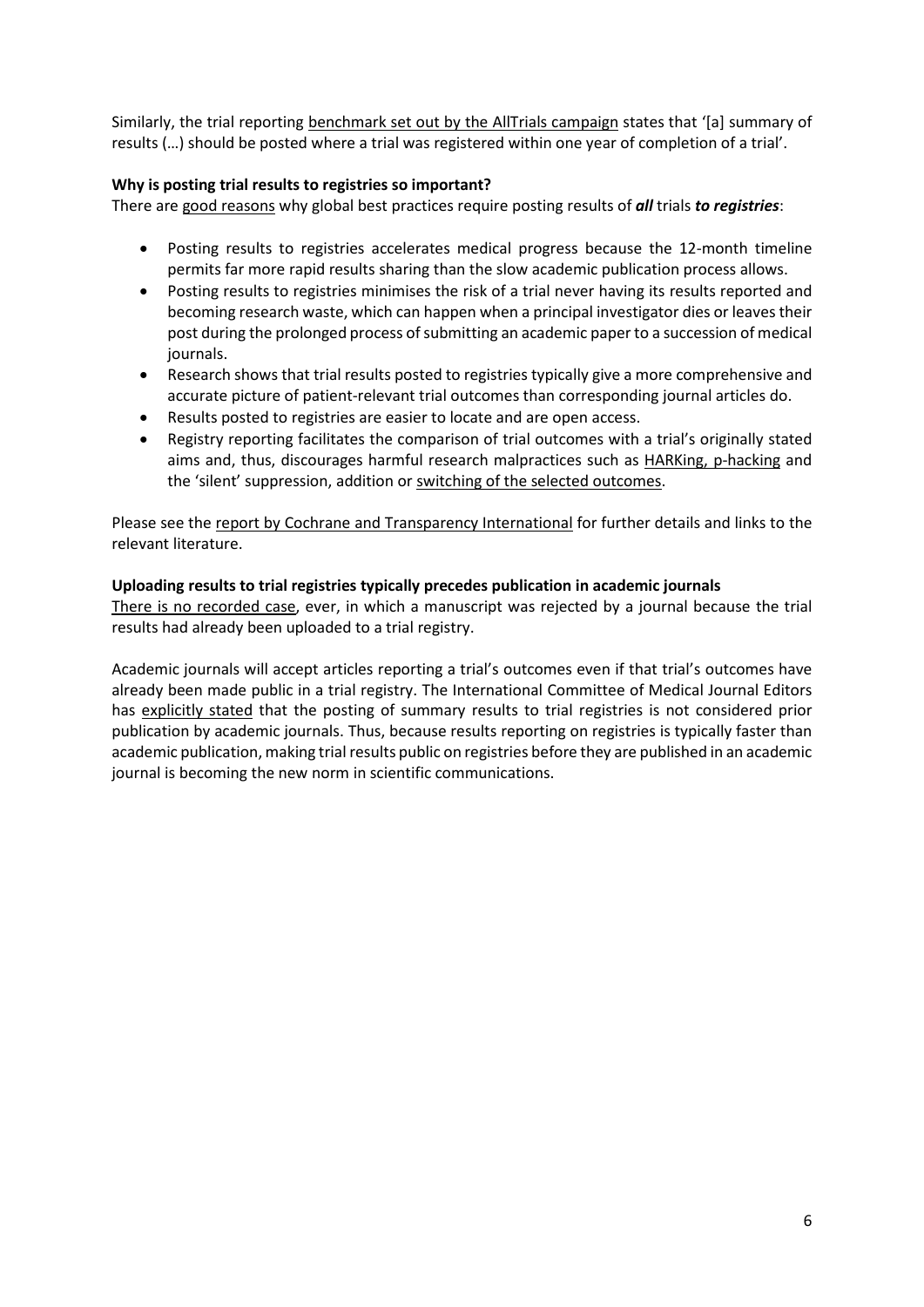## **ANNEX 1: DATA TABLE**

The table below displays the data for Austrian trial sponsors discussed in this report.

All data were extracted from the th[e EU Trials Tracker](http://eu.trialstracker.net/?search) on 08 February 2021, and reflect publicly visible registry data as of 31 January 2021.

| Sponsor name                                   | <b>Total trials</b> | <b>Due trials</b> | <b>With results</b> | <b>Results missing</b> | % reported      |
|------------------------------------------------|---------------------|-------------------|---------------------|------------------------|-----------------|
| Medical University of Vienna                   | 401                 | 220               | 59                  | 161                    | 27              |
| Medical University of Graz                     | 122                 | 64                | 29                  | 35                     | 45              |
| Innsbruck Medical University                   | 70                  | 26                | 19                  |                        | 73              |
| AG Medikamentöse Tumortherapie (AGMT)          | 29                  | 13                | 13                  |                        | 100             |
| Austrian Breast & Colorectal Cancer SG (ABCSG) | 17                  | 9                 |                     |                        |                 |
| Paracelsus Medical University                  | 17                  |                   |                     |                        | 29              |
| AOP Orphan Pharmaceuticals AG                  | 14                  |                   |                     |                        | 60              |
| <b>CESAR Anticancer Drug Research</b>          | 11                  | ь                 |                     |                        | 100             |
| St. Anna Kinderspital                          | 10                  |                   |                     |                        | 50              |
| Ludwig Boltzmann Gesellschaft                  |                     |                   |                     |                        | 25              |
| C.E. Cooperative Oncology Group (CECOG)        | 6                   |                   |                     |                        |                 |
| Innovacell Biotechnologie AG                   |                     |                   |                     |                        |                 |
| Wilhelminen Hospital                           |                     |                   |                     |                        | 20              |
| Ordensklinikum Linz Elisabethinen              |                     |                   |                     |                        |                 |
| <b>TOTAL</b>                                   | 722                 | 367               | 134                 |                        | 233 average 37% |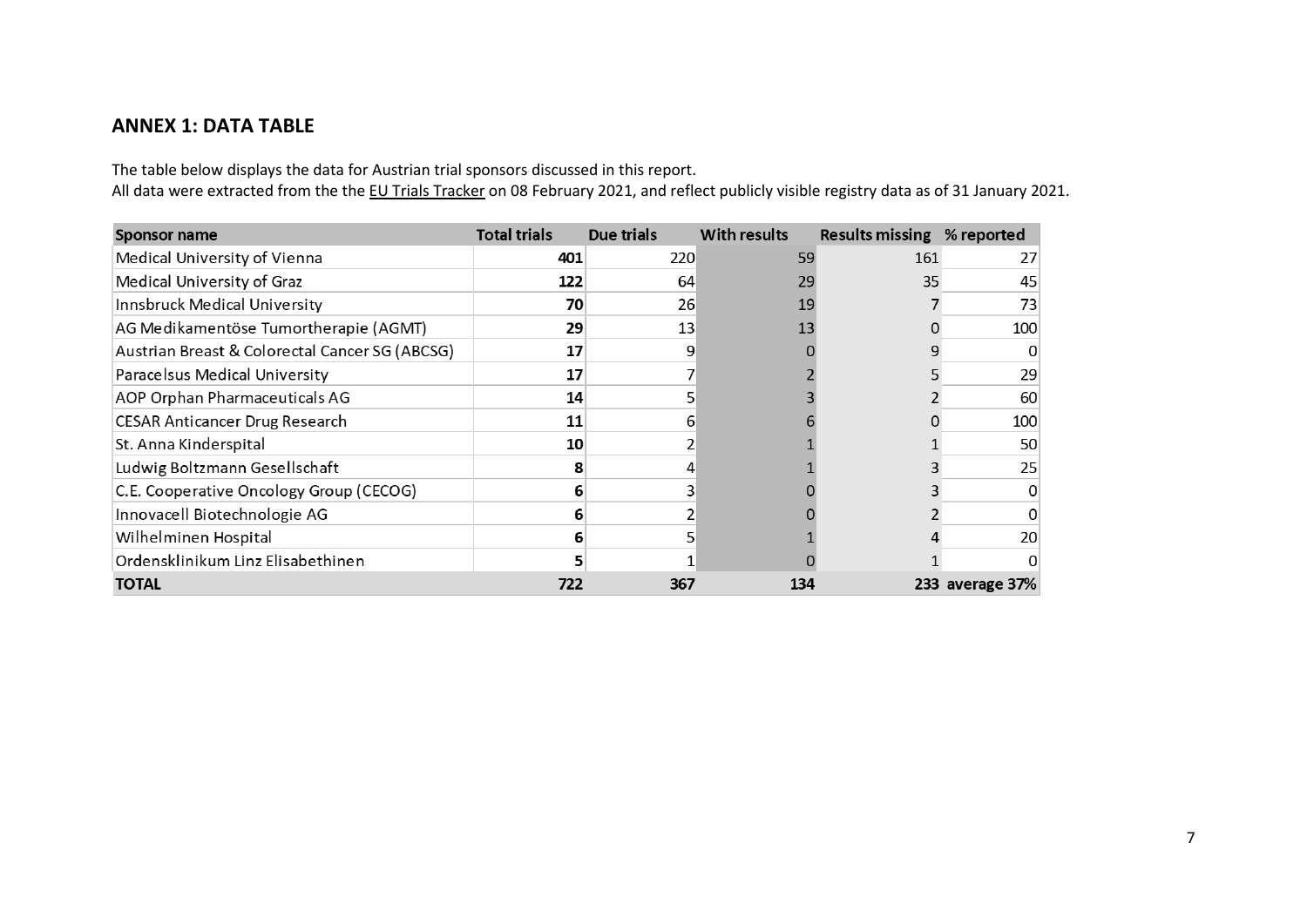# **ANNEX 2: STATEMENTS BY BASG AND MAJOR TRIAL SPONSORS**

*TranspariMED and Cochrane Austria invited the four largest Austrian sponsors to provide a statement on their current practices in reporting results and future plans. We also invited Arbeitsgemeinschaft für Medikamentöse Tumortherapie Gemeinnützige GmbH (ABCSG) to give a statement, because they were missing results from 9 out of 9 due trials. In addition, we also asked the regulator BASG to provide a statement on their activities and future plans. Their responses – in some case slightly edited for clarity – are below.*

## **Statement by Austria medicines regulator BASG (19.3.2021)**

The progress made by Austrian sponsors with the help of EMA and the BASG has to be acknowledged. During 2020 resources had to be directed towards the preparation for the Clinical Trial Regulation and Medical Devices Regulation and of course the pandemic situation. We agree that the efforts to achieve transparency now need to be taken up again.

However, from the point of view of the BASG it is unlikely that a publication rate of 100% will be reached. Publication requirements were introduced by the European Commission retrospectively, when many trials in question were already completed for years. Considering the speed of innovation in medicinal product development, results from trials dating back more than a decade might have to be considered outdated. Investing public resources towards such a goal has therefore to be considered carefully.

Sponsors should always be aware of their legal obligations and follow them on their own. The public information campaign by the BASG has been ongoing since the requirement for publication was introduced in 2012. Also EMA initiated their own campaign to inform all sponsors. It is quite worrying that a major sponsor still claims to have been unaware of their legal obligation and was expecting to be reminded by the BASG.

## **The following actions are therefore planned:**

- The BASG will include a reminder in the confirmation of receipt for the End-of-Trial notification that a clinical trial summary report needs to be posted together with information on timelines and modalities.
- Sponsors of completed trials for which results are overdue will be contacted by the BASG based on a EudraCT DWH report. This report has to be produced by EMA as the host of the EudraCT database and EU Clinical Trials Register.
- No proportionate legal measures are available in the context of the current legislation. The possibilities for proportionate legal action will be explored in the context of the practical application of the Clinical Trials Regulation (EU) 536/2014. Please note that legal sanctions cannot be "automatically imposed", but require due legal process.
- Regarding the posting of line-by-line data on missing trial results (2012/C 302/03, Art. 4.7), this refers to the EU Public Registry and also lies within the responsibility of the European Medicines Agency. We agree that flagging overdue trials in the EU Public Registry would be a beneficial measure, as its visibility surpasses that of any NCA website.
- It is legally not possible to refuse or defer regulatory approval to a sponsor for one trial based on an administrative violation ("Verwaltungsübertretung") for another trial. Approval can only be refused or deferred for concerns of patient safety or validity and reproducibility of results for the trial in question.
- Proposals for the Austrian Ministry of Health are outside of our remit to comment.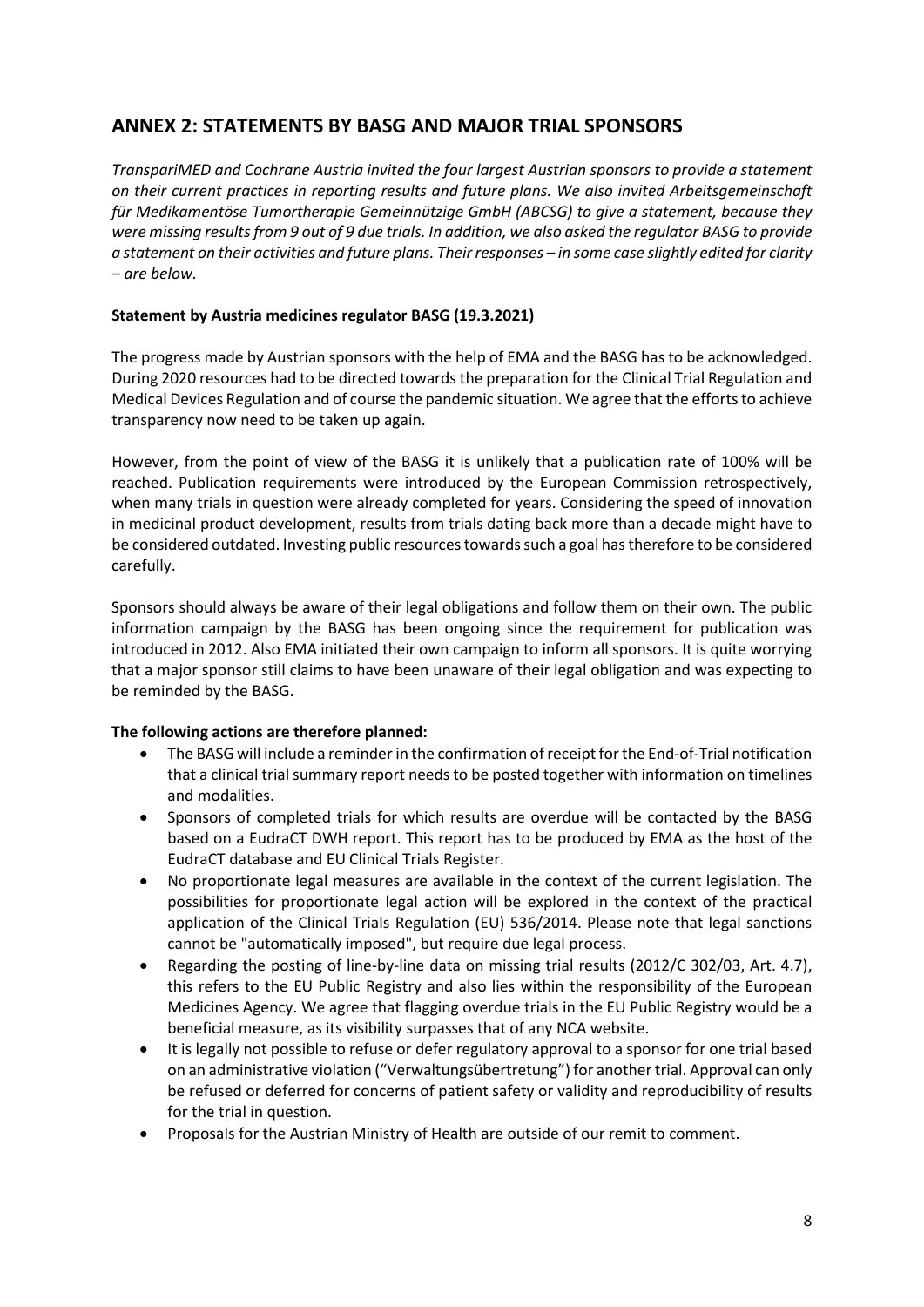#### **Statement by Medical University Vienna (22.3.2021)**

"Das EU Clinical Trial Register stellt für universitäre Einrichtungen eine große administrative Herausforderung dar, um den gesetzlichen und den eigenen Ansprüchen an Transparenz gerecht zu werden. 2020 gab es von Seiten des europäischen Registers eine Vereinfachung betreffend nicht durchgeführter bzw. vorzeitig beendeter Studien. Durch die enge Zusammenarbeit zwischen Behörde, Ethikkommission, dem Koordinationszentrum für Klinische Studien, den StudienkoordinatorInnen der MedUni Wien und dem Klinikbetreiber ist es gelungen, die Datenlage entscheidend zu verbessern. Support und Schulungen durch das Koordinationszentrum für Klinische Studien der MedUni Wien werden daher weitergeführt."

Michael Wolzt, Leiter des Koordinationszentrums für Klinische Studien der Medizinischen Universität Wien

#### **Statement by Medical University Graz (20.3.2021)**

The Medical University of Graz has made significant progress towards completing trial results due to be reported in the *EU Clinical Trials Register*. The rate of trials for which investigators failed to report in time has decreased considerably over the past year.

As a service unit within the University, the Coordination Center for Clinical Trials has regularly contacted principal investigators to remind them of reporting duties. The Coordination Center has provided information material on the reporting process and offers advice and hands-on support where needed.

In addition to this effort to clear the "burden of the past", the Medical University of Graz plans to implement the completion of records in the *EU Clinical Trials Register* as a new criterion for approving of the start of new clinical trials. When principal investigators wish to start a trial under the sponsorship of the Medical University of Graz, this new trial will only be approved after checking the *EU Clinical Trials Register* and ensuring that either no reporting is due or that there is a legitimate reason for any delay in reporting. Additional measures to make sure that reporting requirements are met in a timelier manner are currently under consideration.

Training and communication activities to raise and sustain awareness of the importance of the issue will support these endeavors.

The Medical University of Graz targets a 100% completion rate, and efforts will continue until this target is reached.

#### **Statement by Medical University Innsbruck**

We did not receive a statement by Medical University Innsbruck until 25.3.2021.

## **Statement by Arbeitsgemeinschaft Medikamentöse Tumortherapie (AGMT) (10.3.2021)**

AGMT puts patients first and fully believes that scientific excellence and accuracy, as well as adherence to scientific reporting rules is of utmost interest for transparency, reliability of data, and acceptance of medicine and science by the public. We make every effort to fulfil these criteria and are proud that these efforts are recognized.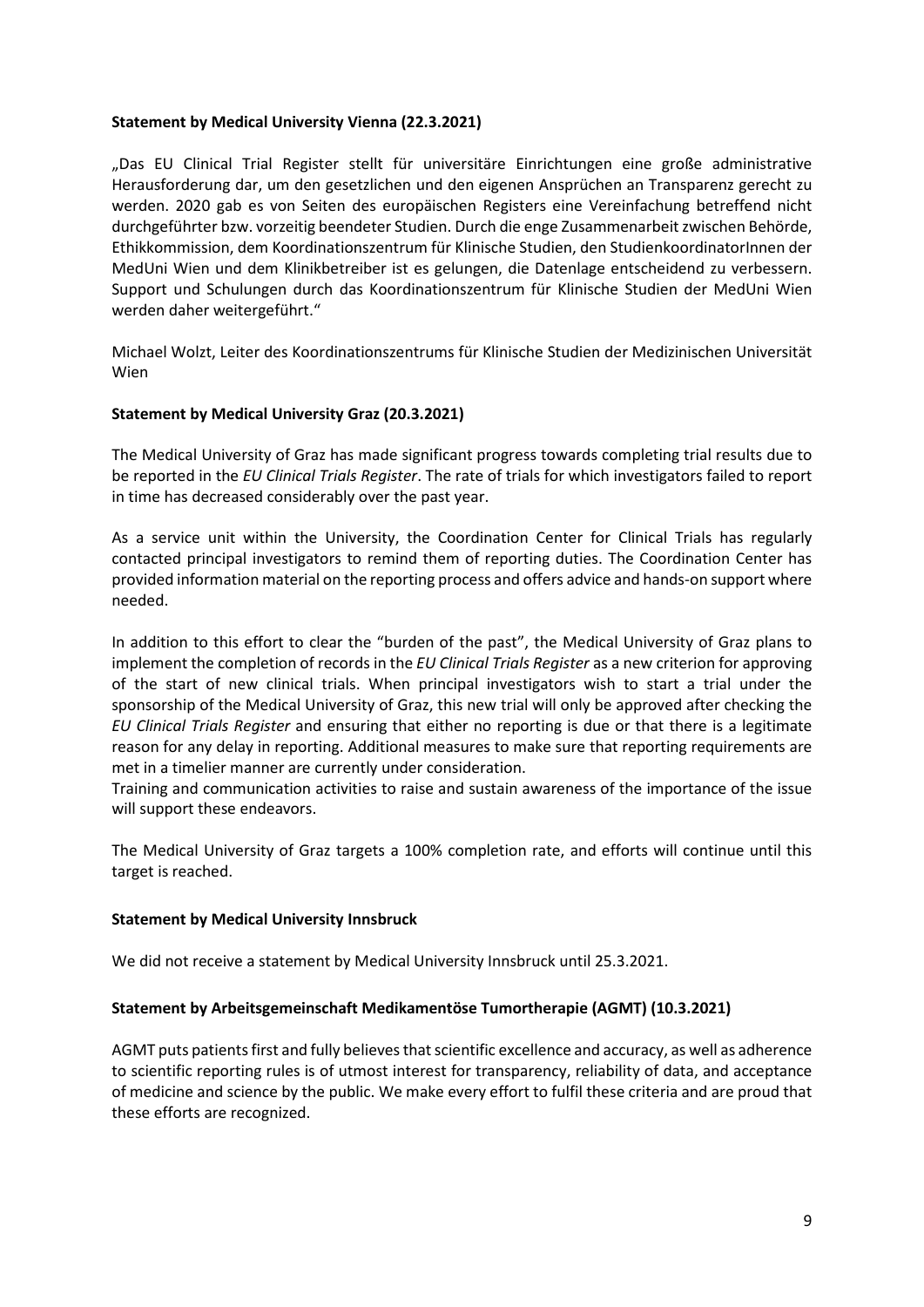## **Statement by Austrian Breast and Colorectal Cancer Group (ABCSG) (24.2.2021)**

ABCSG acknowledges that we have failed to comply with the EU Guidance 2012/c302/03, which stipulates that study results must be made public via the EUCTR within a defined period after study end. The main reason is the loss of knowledge for older ABCSG trials in the course of staff turnover and focus on publishing study results for the scientific community. In order to not miss upcoming timelines, it would be extremely helpful to establish an automatic reminder system from the regulators. Also, we would like to stress, that ABCSG as a privately funded nonprofit organization did not waste any government funding and that no cancer patient would have received another treatment in case of timely reporting via EUCTR.

Please note that

- 7 of 9 studies listed in the EU Trial Tracker have already been published in scientific journals (EU 2012/c302/03 Section 4.3): 2007-006750-26, 2004-002030-19, 2005-003740-62, 2010- 024354-11, 2011-004822-85, 2004-002358-72, 2013-000639-29
- in addition, for all 9 studies, an ICH compliant Clinical Study Report has been filed

2 studies listed as 'terminated' under 'Due Trials' in the EU Trials Tracker have been cancelled before study activation, without any patient recruitment:

- 2009-009874-28
- 2013-001028-21

**CAPA:** A 'Cancelled before Active Statement' will be filed under 'Summary attachment' until 30March2021 in the EudraCT Result Database.

The following corrections of wrong/missing data in the EudraCT Database, to which only BASG has access rights, have been submitted to BASG in the calendar weeks 7 and 8:

- For study 2007-006750-26, listed under 'Inconsistent Data' in the EU Trials Tracker, the completion of the yet missing 'End of Trial Date' has been requested from BASG. After correction by BASG this study should be listed as 'Due Trials'.
- For study 2010-024216-34, listed as 'ongoing' under 'not due trials' in the EU Trials Tracker, the correction of the study status (Prematurely Ended) has been requested from BASG. This study was cancelled before study initiation.

**CAPA:** the 'Cancelled before Active Statement' will be filed under 'Summary attachment' until 30March2021 in the EudraCT Database.

The following studies will be worked up in line with the modalities of '*Trial results: modalities and timing of posting as per EU Guidance 2012/c302/03 [Version 28 Sep 2020]*':

- For following studies, which have been terminated/cancelled (with randomised patients) before 21July2013, the mandatory 'Summary' will be uploaded until 31May2021:
	- o 2007-006750-26
	- o 2004-002030-19
	- $O$  2005-003740-62
- For following studies, which have been terminated/cancelled after 21July2013 a mandatory 'full-data-set' will be uploaded until 31July2021.
	- o 2011-001010-34
	- o 2010-024354-11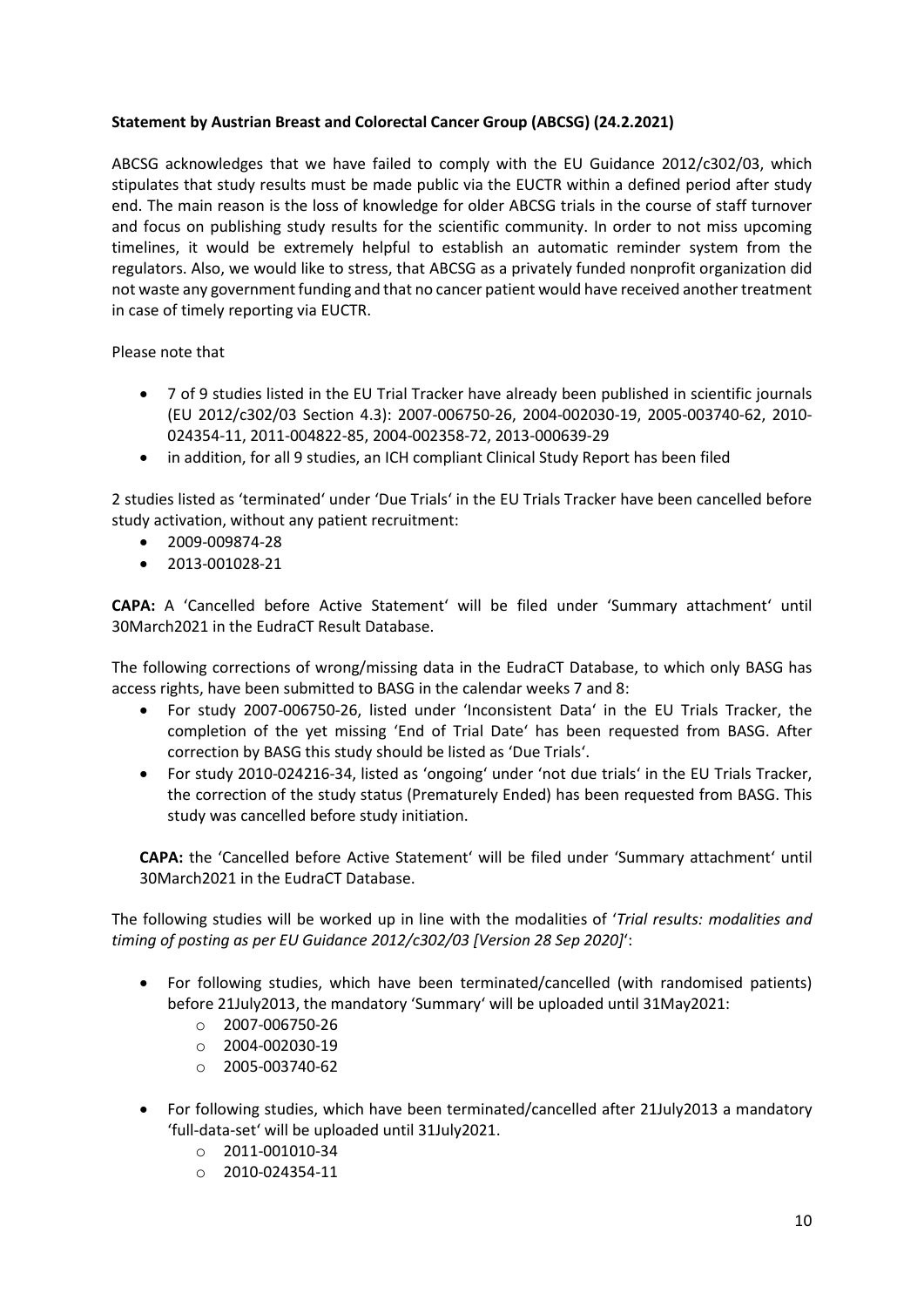- o 2010-023324-25
- o 2013-000639-29

We trust that our reply and Capa Plan will provide an appropriate perspective to resolve the outstanding database filings.